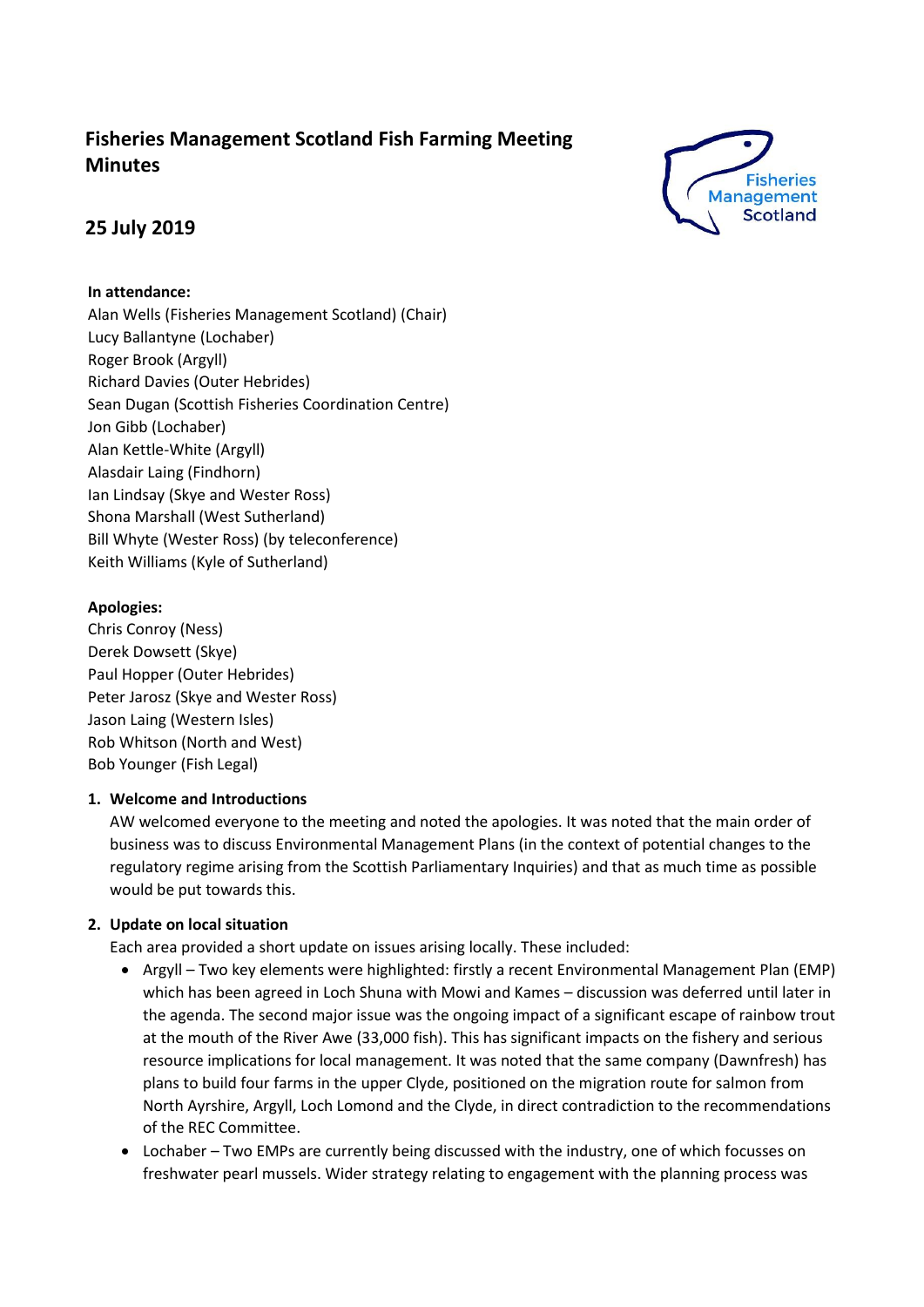discussed, emphasising proposals for increases in biomass relating to sensitive inshore sites. It was noted that the characteristics of sensitive locations for fishfish aquaculture have been highlighted through the Interactions Working Group. It was noted that some stakeholders will not have confidence in EMPs, and their associated monitoring, as a means of addressing impacts on wild fish. This was discussed further under agenda item 4.

- Skye and Wester Ross The trust have been working with West Sutherland and Outer Hebrides to develop proposals for a nutrient enhancement project. AW pointed out that there was considerable interest in this at a national level, but also that there were a number of issues to address, including regulatory issues involving SEPA. Recent media coverage relating to inshore herring spawning areas was also noted. Recent media coverage of Mowi's intention to move production out of Loch Ewe was discussed. Mowi have also approached the Board and Trust with regard to developing an area EMP, along the lines of that developed with Argyll in Loch Shuna.
- Western Isles Communication between some fish farmers and trust/DSFB is now improving, although issues remain with one company in particular.
- West Sutherland Loch Duart are currently going through a consolidation exercise to develop more usable larger sites (without increasing overall biomass). This will result in the development of a number of EMPs, including for freshwater pearl mussels.
- Kyle of Sutherland rotary screw traps have now picked up farmed smolts every year that traps have been operated for this purpose. Until recently, the Board has paid for this work, but this year Cooke aquaculture and Migdale smolts made a financial contribution. Work undertaken by Marine Scotland has demonstrated that both sites on Loch Shin have lost fish, despite no reported escapes.
- All members of the group noted the large variation in engagement and cooperation between the different companies operating in Scotland. Some companies are very open to work positively with the wild fish sector, whereas others are much more problematic and are operating in isolation from key stakeholders. It was agreed that this is a significant issue that needs to be addressed.

#### **3. Update on Interactions Working Group**

AW and RB have now attended a number of meetings of the IWG. As the group is aware, two papers (one encompassing management of sea lice on wild fish, wild fish monitoring, and areas sensitive to hazards arising from fish farming, and one on addressing escapes) were submitted by Fisheries Management Scotland and these were well received by the group. The industry took some time to respond to these papers, and did so via a paper submitted at the last meeting. Whilst there were some areas of consensus, there were also elements that we could not agree to. Scottish Government have agreed to develop some draft recommendations for consideration at the next meeting based on the papers submitted to date. It is likely that there will be two or three more meetings and it was noted that there is a lot of work still to be completed to ensure that the process results in a useful outcome for wild fisheries managers. AW reported that he is developing a narrative on the REC Committee recommendations to help inform the IWG process. Once complete, this will be circulated to the committee for comment.

#### **ACTION: AW** to circulate narrative on REC committee recommendations.

The subsequent discussion centred around a number of key issues:

- The role of successor arrangements to EMPs discussed below;
- Relocation/closure of inshore sites and/or shortening of the production cycle to benefit wild fish;
- Environmentally sensitive areas as identified by the REC Committee;
- The need to understand smolt movements (salmon and sea trout), particularly in the context of offshore/ high energy sites;
- The role of sea lice dispersal modelling.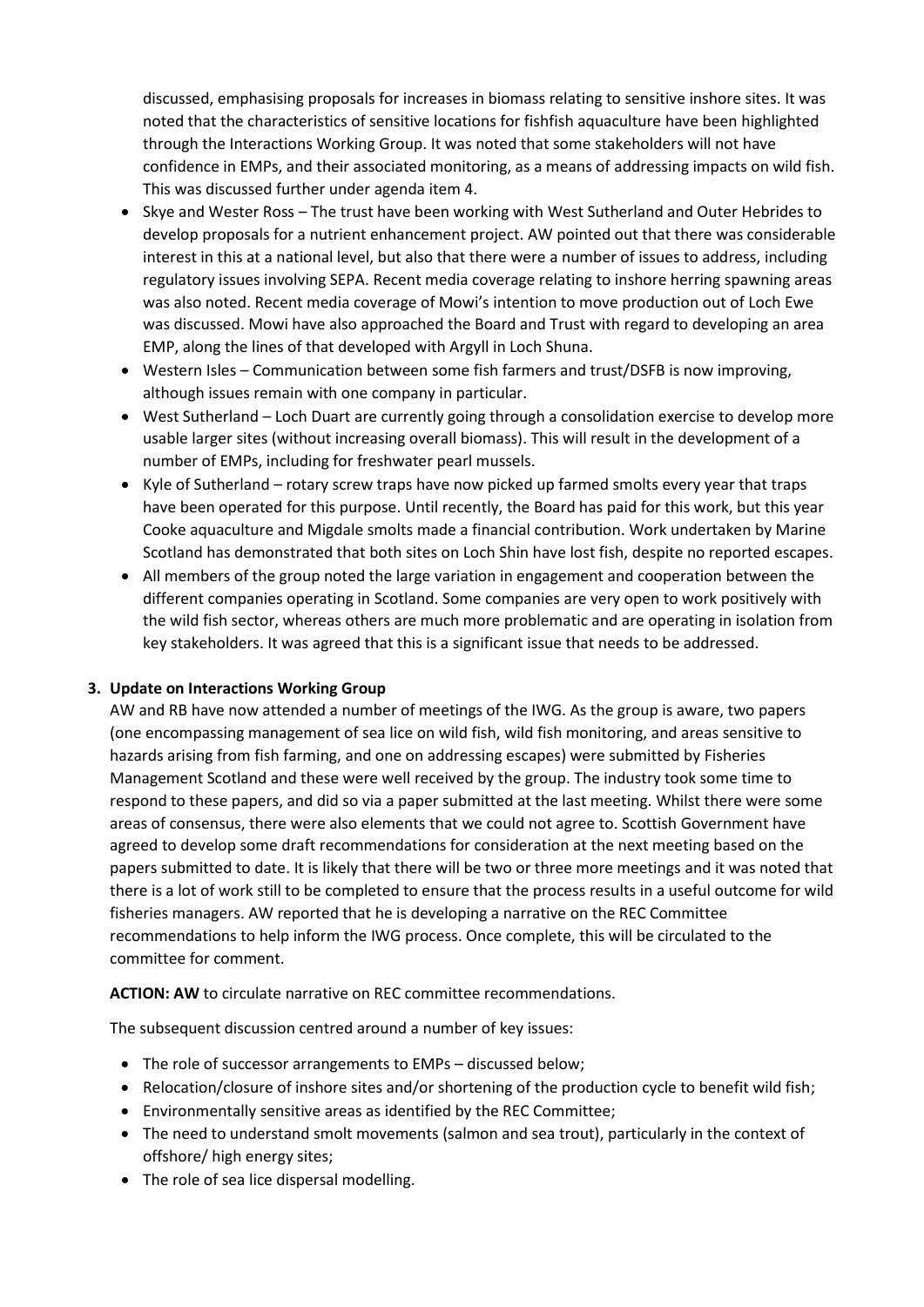## **4. Environmental Management Plans**

RB provided an overview of an EMP developed with Mowi and Kames for the Sound of Shuna. This area includes a number of finfish farms, operated by two companies, but only one of the farms is subject to an EMP. The EMP, which was for an increase in biomass rather than a new farm, has now been signed off by both companies and the Argyll Board and Trust. The agreed EMP includes the following principles:

- The EMP will cover all farms in the management area (despite the formal planning condition only applying to one farm);
- It will require weekly reporting of sea lice for all individual farms;
- It was also include lice burden reporting (lice per fish multiplied by the overall number of fish);
- Sharing of information will not be under a confidentiality agreement;
- Lice connectivity modelling in included and will be ground-truthed with wild fish monitoring;
- Monitoring of wild fish, with a feedback to management (adaptive management) is included and will be funded by Mowi. This is based on the thresholds set out by Tarranger;
- A management request procedure (following measurement of impacts on wild fish) is included;
- An end of production cycle review is included;
- Many of the relevant principles of the ASC standard are included including an area lice threshold.

The agreed document has been circulated to the Interactions Working Group and relevant local authorities, with a view to the principles included in this EMP forming the basis of all future EMPs in Scotland. It was requested that these principles should be set out in a new document. **ACTION: AW**.

The subsequent discussion centred around a number of key issues:

- Stakeholder confidence in EMPs. AW noted that Fisheries Management Scotland are working with members to develop EMPs which are as robust as possible under the existing regulatory framework. However, there is a clear recognition that this process is not fit for purpose, as the EMPs are not adequately enforceable. On that basis, AW and RB are working to ensure that successor arrangements to Environmental Management Plans, which include appropriate feedback to management and associated enforcement powers form a key element of a reformed regulatory regime in Scotland.
- It was noted that the Scottish Government response to the REC committee only made reference to EMPs in relation to marine production. AW emphasised that this has been raised with Marine Scotland and the need for wild fish monitoring in both sea water and freshwater would continue to be emphasised through the Interactions Working Group. **ACTION: AW** and **RB**.
- The resources required to engage with the development of EMPs, and subsequent monitoring of wild fish was discussed. Given that some areas have extensive aquaculture production and limited staff resources, it was agreed that further thought was required to assess how this process can be managed, with appropriate input and oversight from the fisheries management sector in future. The importance of using consistent daily rates for such work was emphasised.

**ACTION: AW** to coordinate sharing of information to ensure that Trusts are using consistent daily rates.

**ACTION: SM** to share the advice originally developed by RAFTS**.**

• All districts were asked to consider the resource requirements further, based on the number of farm management areas in their districts, and the sampling sites (bag nets and/or sweep netting sites) that would be required to assess impact. It was also noted that the emphasis of assessing impact would require sampling to occur on a more regular basis than is currently the case under the SG-funded sweep netting programme. This will require the SFCC protocol to be reviewed and updated. This process could also be used to develop consistent/ standardised reporting of results.